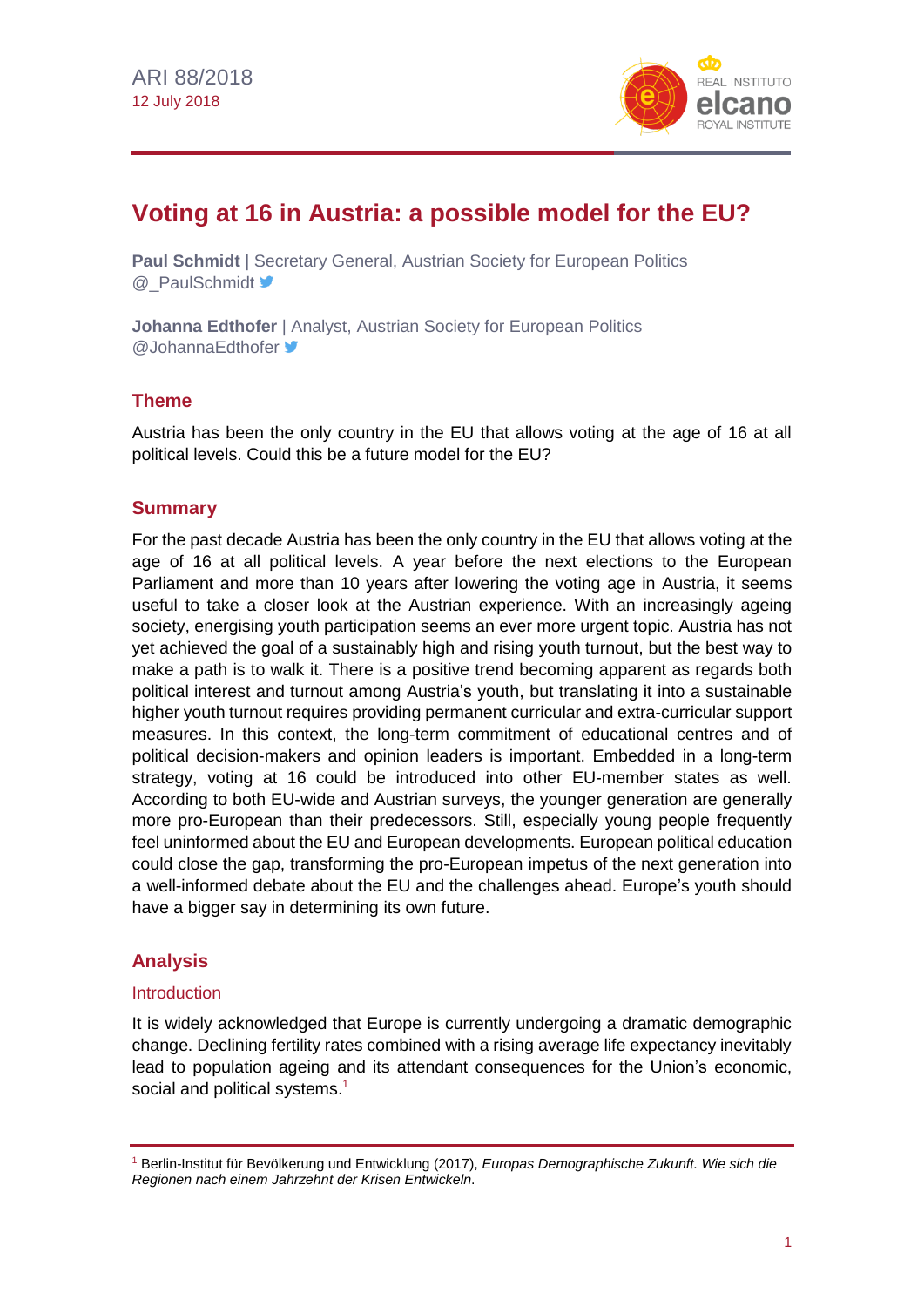Against such a background, youth participation becomes an ever more urgent topic. Europe's ageing population poses a challenge not only from a demographic and economic point of view, but also from a democratic one. If no measures are taken, the older generation could soon be heavily overrepresented at the political level, with the younger generation having relatively little to say. A recent example is the referendum in the UK on its EU membership. If only those aged 50 had voted, the country would have remained in the Union.<sup>2</sup>

One of the instruments to increase youth participation is lowering the voting-age. Twelve months before the elections to the European Parliament might be a good time for reflecting on the topic. Supporters point out that the early integration of young people in the political process leads to heightened political interest and knowledge. In the long run, this should have a positive effect on general voter turnout as well as in the representation of the interests of young people. Both factors are considered essential to a properly functioning democracy. On the other hand, critics warn that 16-to-17-year olds are not mature enough to take politically informed and well-considered decisions. $3$  Lowering the voting age alone is clearly not enough to secure their active participation.

#### The Austrian experience

In 2007 the voting-age in Austria was lowered from 18 to 16 years in the course of a broader reform of the electoral law. Since then, at the age of 16 youngsters are allowed to vote in general, municipal, federal and presidential elections as well as in the elections to the European Parliament.<sup>4</sup> In that respect, Austria is definitely a pioneer in the EU and an interesting case study to examine. Malta is the only other country to have lowered the general voting age to 16, and that only recently.<sup>5</sup>

More than 10 years after the change it is time to take stock. What are the empirical data on the early integration of young people into Austria's political processes? And what conclusions can be drawn for other EU countries?

<sup>2</sup> <http://orf.at/stories/2346533/2346466/> and [http://www.sueddeutsche.de/politik/brexit-alt-ueberstimmt](http://www.sueddeutsche.de/politik/brexit-alt-ueberstimmt-jung-1.3049467)[jung-1.3049467,](http://www.sueddeutsche.de/politik/brexit-alt-ueberstimmt-jung-1.3049467) 31/I/2018. Simultaneously, the Brexit referendum shows that especially young voters frequently do not participate in elections (see the more detailed explanation below). See [https://www.welt.de/politik/ausland/article156576085/Unfassbar-niedrige-Wahlbeteiligung-junger-](https://www.welt.de/politik/ausland/article156576085/Unfassbar-niedrige-Wahlbeteiligung-junger-Briten.html)[Briten.html.](https://www.welt.de/politik/ausland/article156576085/Unfassbar-niedrige-Wahlbeteiligung-junger-Briten.html)

<sup>3</sup> Sylvia Kritzinger (2014), 'Ready to vote? Eine Betrachtung der Jüngsten Wählerinnen und Wähler in Österreich', *ÖGfE Policy Brief*, nr 11/2014; and Ferdinand Karlhofer (2007), 'Wählen mit 16: Erwartungen und Perspektiven', *Informationen zur Politischen Bildung*, Bd. 27, Innsbruck-Bozen-Vienna.

4 Federal Ministry for Families and Youth (2017), 'Voting at 16', [https://www.bmfj.gv.at/jugend/beteiligung](https://www.bmfj.gv.at/jugend/beteiligung-engagement/waehlen-mit-16.html)[engagement/waehlen-mit-16.html,](https://www.bmfj.gv.at/jugend/beteiligung-engagement/waehlen-mit-16.html) 22/XI/2017.

<sup>5</sup> At the beginning of March 2018 Malta became the second EU-member state to lower the voting-age from 18 to 16 years. In Germany, young people at the age of 16 are allowed to vote in municipal and federal state elections in some federal states. In Scotland, 16-year-olds can cast their vote in elections to the Scottish Parliament and this was also the case for the referendum on Scottish independence. Werner T. Bauer & OGPP (2017), 'Wahlsysteme in den Mitgliedstaaten der EU & Wählen ab 16 in Deutschland', [http://www.machs-ab-16.de/waehlen-ab-16/waehlen-ab-16-deutschland,](http://www.machs-ab-16.de/waehlen-ab-16/waehlen-ab-16-deutschland) 28/II/2018.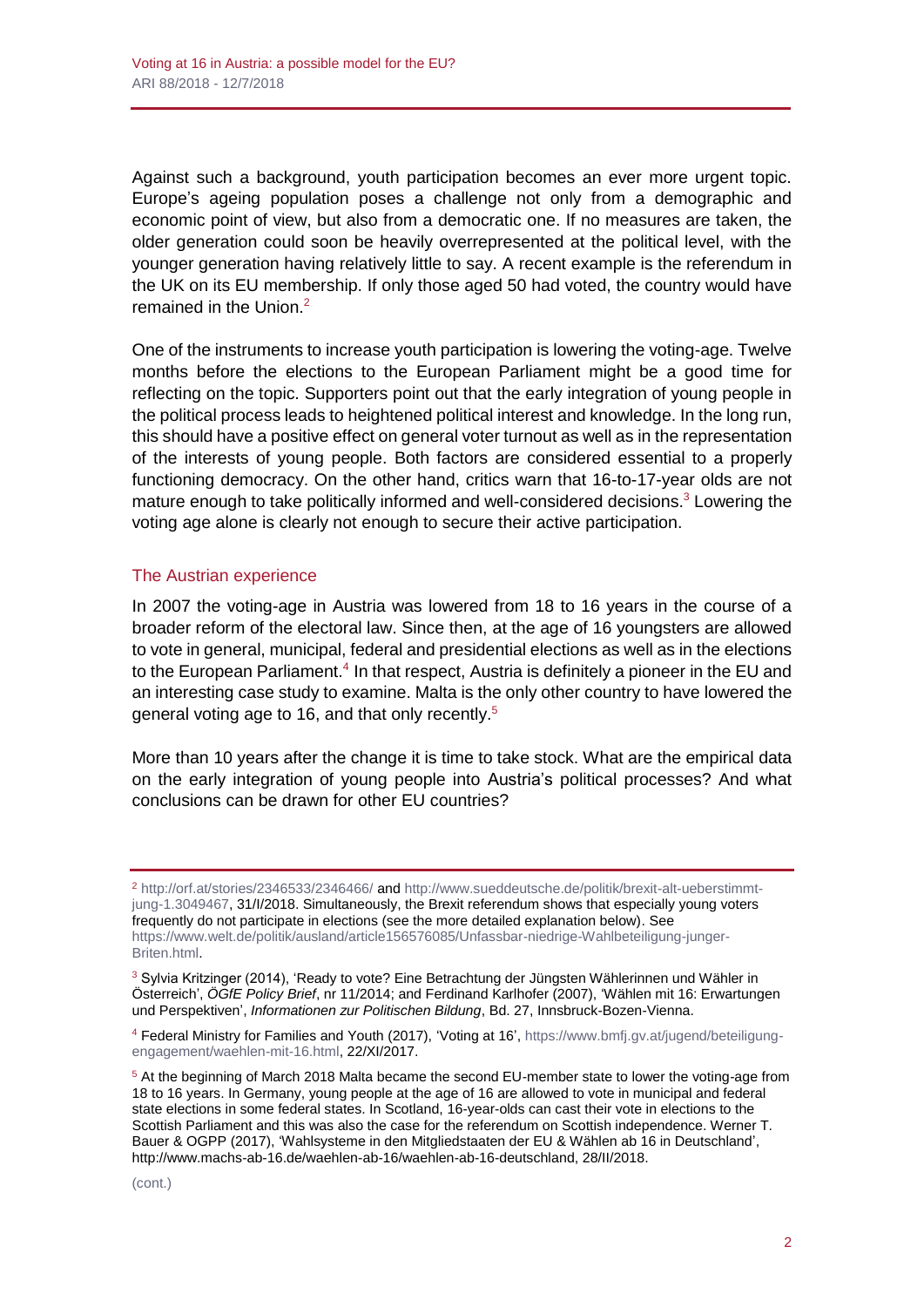Given the existing trends favouring a break-up in Europe, the debate about the direction of EU integration is becoming increasingly important. Lowering the voting-age and fostering youth participation in general are possible methods to give Europe's youth a bigger say on the future of European integration. Drawing on Austria's empirical experience, lowering the voting age could also be an option for other EU member states. This could be an interesting topic to discuss at the forthcoming Austrian EU Council Presidency starting on 1 July 2018.

## Ten years of voting at 16 in Austria

At the 2008 general election –the first at the national level at which 16-year olds were allowed to vote– the reported turnout of first-time voters was 88%. This corresponds to the average voter turnout and indicates a positive starting effect.<sup>6</sup>

At the next general election in 2013 though, the Austrian National Election Study (AUTNES) confirmed that first-time voters went to the polls far less than older voters.<sup>7</sup> The reported turnout of the 16-to-17-year olds was 63%, which is significantly lower than the reported general turnout of 80%. Furthermore, the political interest of first-time voters was also significantly lower than that of older voting groups.<sup>8</sup> Compared to the general election in 2008, the second general election in Austria yielded less euphoric results as regards first-time and younger voters. Both their political interest and their voter participation had declined. 9

Nevertheless, between 2013 and 2017 the political interest of Austria's youth rose again. Whereas in 2013 only a quarter of first-time and young voters defined themselves as very or quite interested in politics, the figure more than doubled ahead of the general election in 2017 and their likelihood of voting also increases. <sup>10</sup> According to the AUTNES pre-election survey, an overall 86.9% of the 16-to-17-year olds were inclined to participate in the election.<sup>11</sup>

One correlation seems obvious: voter participation of youngsters depends very much on their interest in politics. The more they are interested in politics, the more likely they are to vote. Nearly nine out of every 10 youngsters who defined themselves as very or quite

<sup>11</sup> *Ibid*.

(cont.)

<sup>6</sup> Ulrike Kozeluh, Flooh Perlot (ISA), Steve Schwarzer, Martina Zandonella & Eva Zeglovits (SORA) (2009), 'Wählen mit 16. Eine Post Election Study zur Nationalratswahl 2008', Befragung-Fokusgruppen-Tiefeninterviews, Vienna.

<sup>7</sup> In the context of the Austrian National Election Study (AUTNES), a team of scientists from the Viennese Institute of Political Science analysed the Austrian general elections since 2009. Among other issues, the focus was on the voter participation of first-time and young voters. Based on pre- and post-election surveys, empirical data about the electoral behaviour, political interest and reported voter turnout of this age group was collected in the course of the Austrian general elections of 2008, 2013 and 2017.

<sup>8</sup> Sylvia Kritzinger, Eva Zeglovits & Patricia Oberluggauer (2013), 'Wählen mit 16 bei der Nationalratswahl 2013', Vienna.

<sup>9</sup> *Ibid*.

<sup>10</sup> Sylvia Krytzinger, Markus Wagner & Josef Glavanovits (2017), 'ErstwählerInnen bei der Nationalratswahl 2017', Vienna.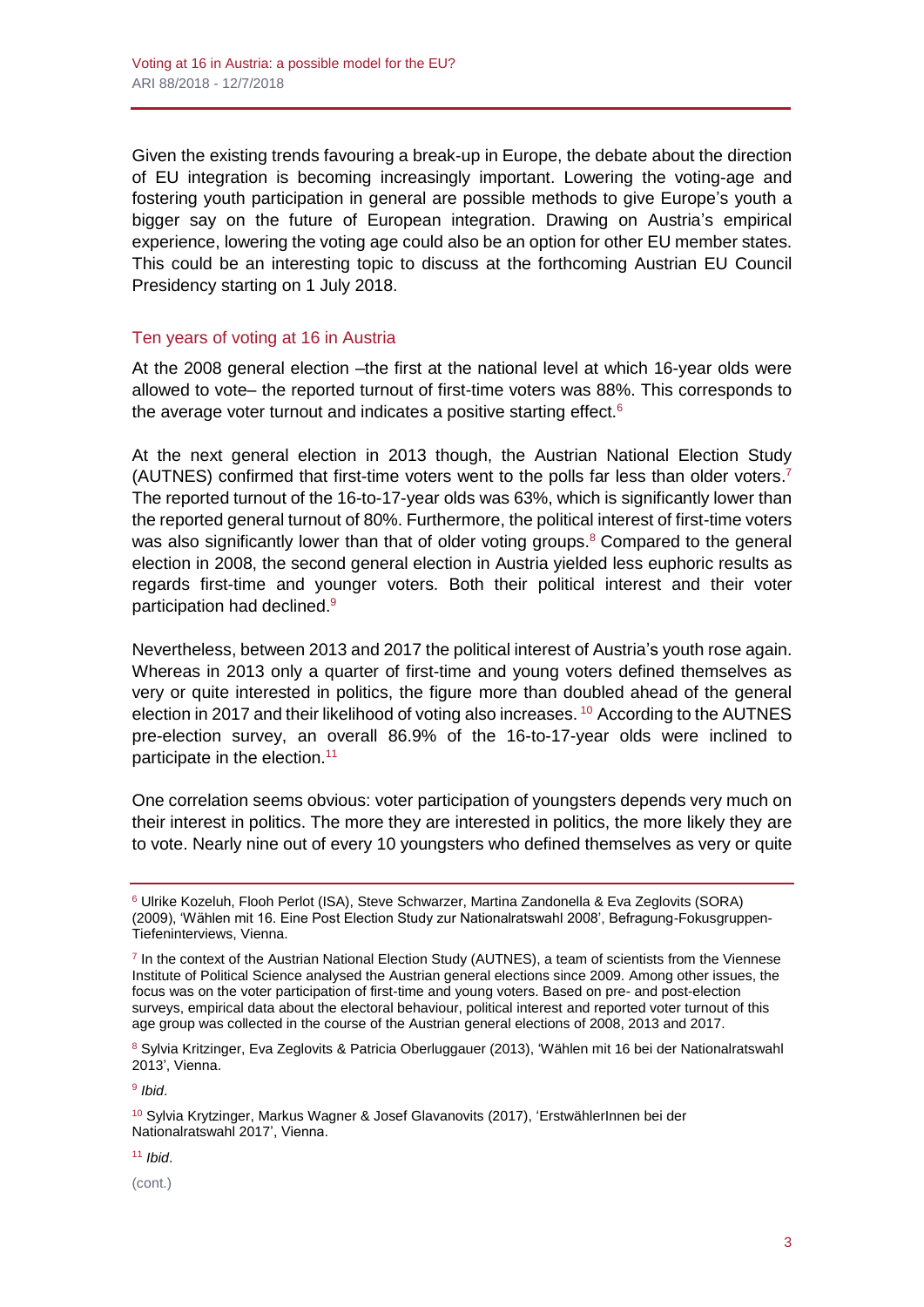interested in politics had the intention of casting a vote in the Austrian general election of 2017.<sup>12</sup>

#### Austrian teens and their opinion of the EU

The regularly conducted school surveys of the Austrian Society for European Politics give an idea of the young Austrian's opinion of the EU and recent European developments. <sup>13</sup> According to these surveys, most young people perceive EU membership to be positive. Up to 67% of respondents are of the opinion that Austria's membership is good" whereas 7% consider it bad and 26% neither good nor bad. The younger the respondents, the more EU-friendly their attitude: 75% of respondents under the age of 15 sympathise with EU membership, with only 5% regarding it as something bad. Among those aged 16 to 18, 66% sympathise with EU membership, while only 7% have a negative attitude. Among young people over the age of 19, 57% sympathise with Austria's EU membership, while 10% see it as something negative.<sup>14</sup>

Austrian youngsters also identify fairly strongly with the EU. A total of 83% consider themselves EU citizens, while this does not apply to 17% of respondents. The younger the respondent, the stronger the identification with Europe. Up to 89% of respondents under the age of 15 view themselves as EU citizens. Among the 16-to-18 age group, 82% do so. In the group of those aged 19+, only 76% of respondents perceive themselves to be citizens of the EU.

Despite their pro-European attitude, youngsters are more interested in national politics than in developments at the European level. A total of 80% indicate they are interested in political events taking place in Austria. By comparison, only 57% of respondents are interested in European politics.

Most of the Austrian youngsters surveyed believe the EU should play a more important role, with 58% indicating that in the future a greater number of decisions should be taken at the European level. The strongest supporters of common European decisions are again in the group of the youngest respondents: 64% of those aged under 15 support common European decisions. Among the 16-to-18-year olds, 59% do so. The support for common European decisions drops to 52% among age groups above 19 years of age. 15

<sup>15</sup> Youth survey 2016.

(cont.)

<sup>12</sup> *Ibid*.

<sup>&</sup>lt;sup>13</sup> On behalf of the Austrian Society for European Politics, the Sozialwissenschaftliche Studiengesellschaft (SWS) conducted four non-representative youth surveys from September 2013 to June 2017 (total sample: 10.767 pupils aged 15 to 19): youth survey 2014 (September 2013-May 2014, n=4.278); youth survey 2015 (September 2014-April 2015, n=2.267); youth survey 2016 (September 2015-June 2016, n=1.712); and youth survey 2017 (September 2016-June 2017, n=2.510).

<sup>&</sup>lt;sup>14</sup> The following percentage rates were taken from the most current youth survey (2017). Nevertheless, the trend reflected by these figures can be found in all four youth surveys.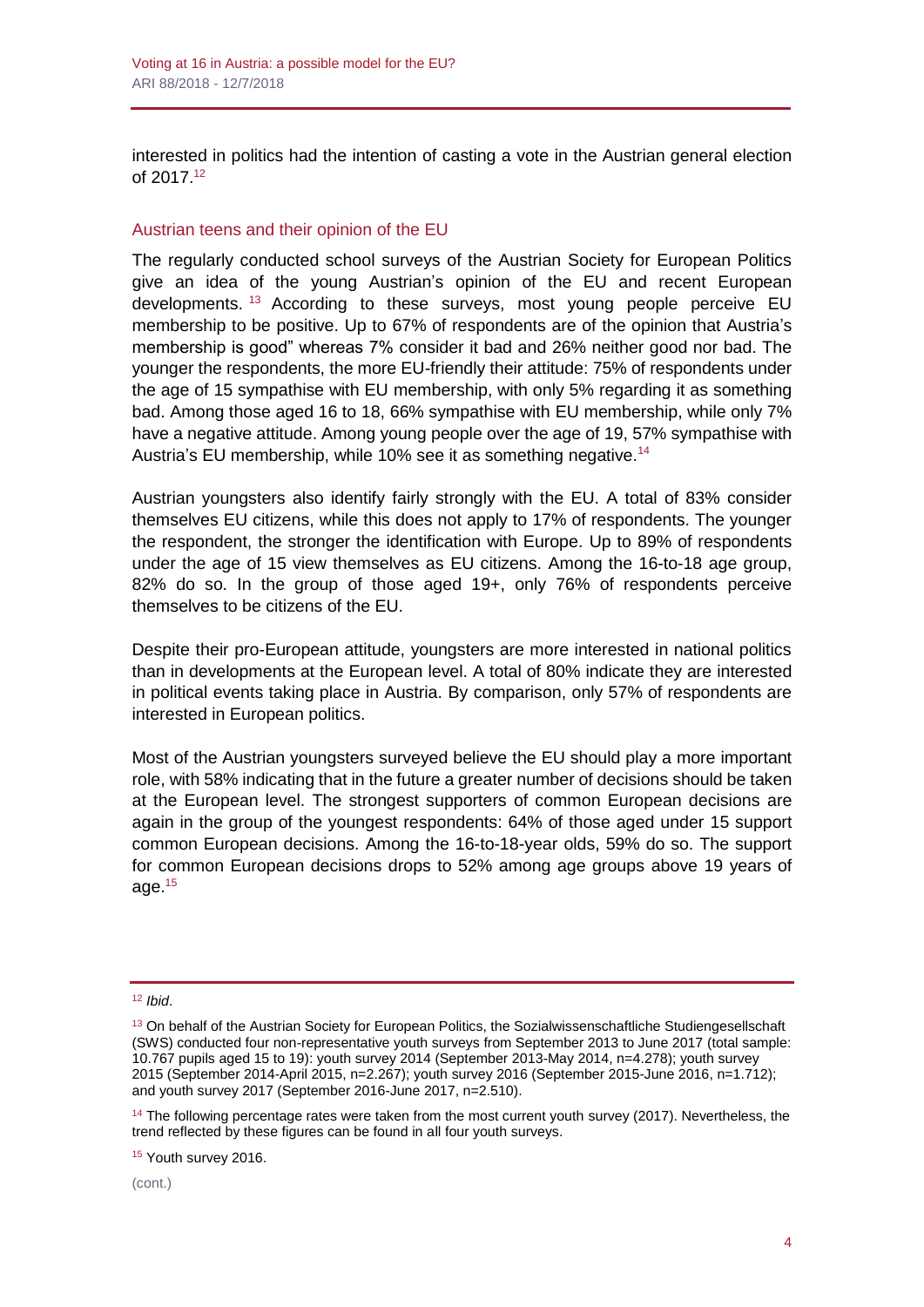According to these surveys, pupils in vocational schools are on average more EUsceptical than their colleagues in grammar schools and in vocational schools with higher entrance qualification: 78% of pupils attending grammar schools and 67% attending vocational schools with higher entrance qualification consider EU membership good. In contrast, only 52% of pupils in vocational schools see EU membership in a positive light; 88% of pupils in grammar schools and 84% in vocational schools with higher entrance qualification feel they are EU citizens; on the other hand, only 74% of pupils attending vocational schools describe themselves as such. 16

## European youngsters and their opinion of the EU

Apart from various Eurobarometer surveys, the EU-wide study 'What millennials think about the future of the EU and the euro' gives some insight regarding the views on the EU of those aged 14 to 35.<sup>17</sup>

The 'young millennials', aged 14 to 25 –about half of whom are still at school–, have a more favourable view about the EU and the euro than the 'old millennials', aged 26 to 35, who have already entered the labour market. Respectively 52% and 55% of the 'young millennials' are of the opinion that the EU and the euro are good. In the group of the 'old millennials', only 43% and 46% respectively regard the EU and the euro positive. The 'old millennials' are even more sceptical than the older generation, of which at least 46% and 49% respectively consider the EU and the euro positive.

The 'young millennials' are also stronger supporters of the EU membership of their respective countries. If a referendum on EU membership were to take place, 63% of 'young millennials' would vote to stay in the EU, while 21% would vote to leave. Among the 'old millennials' 57% would vote to stay and 32% to leave.

Generally, a high level of knowledge of the EU correlates with a positive attitude towards European integration. This also applies to the older generation: only 44% of elderly people who know little about the EU are in favour of staying. Among those who believe they have a high level of knowledge, 69% approve of their country's EU membership.

On the contrary, a high level of EU knowledge and approval of European integration are not linked among the 'young millennials'. Although they honestly say they know less about the EU, they are still more pro-European than the older generations: 53% of them admit to not knowing very much about the EU, but 60% of those who feel uninformed about the EU approve of their country's EU.

Thus, the ignorance of 'young millennials' concerning the EU seems to make them generally more pro-European. On the other hand, the majority of the mostly already

<sup>&</sup>lt;sup>16</sup> Youth survey 2017. The trend can be found in the four other youth-surveys as well.

 $17$  Anna Auf dem Brinke, Katharina Gnath & Philipp Ständer (2016), 'What millennials think about the future of the EU and the euro', Jacques Delors Institut Berlin, Bertelsmann Stiftung. The study is based on an opinion survey comprising a total of 10.992 people aged 14 to 65 (April 2016). The sample was split into three different groups: the 'young millennials' (aged 14 to 25, n=2.413), approximately half of them still attending school; the 'old millennials' (26 to 35, n=2.455), most of them already working; and the 'older generation' (36 to 65, n=6.124) as a comparison group.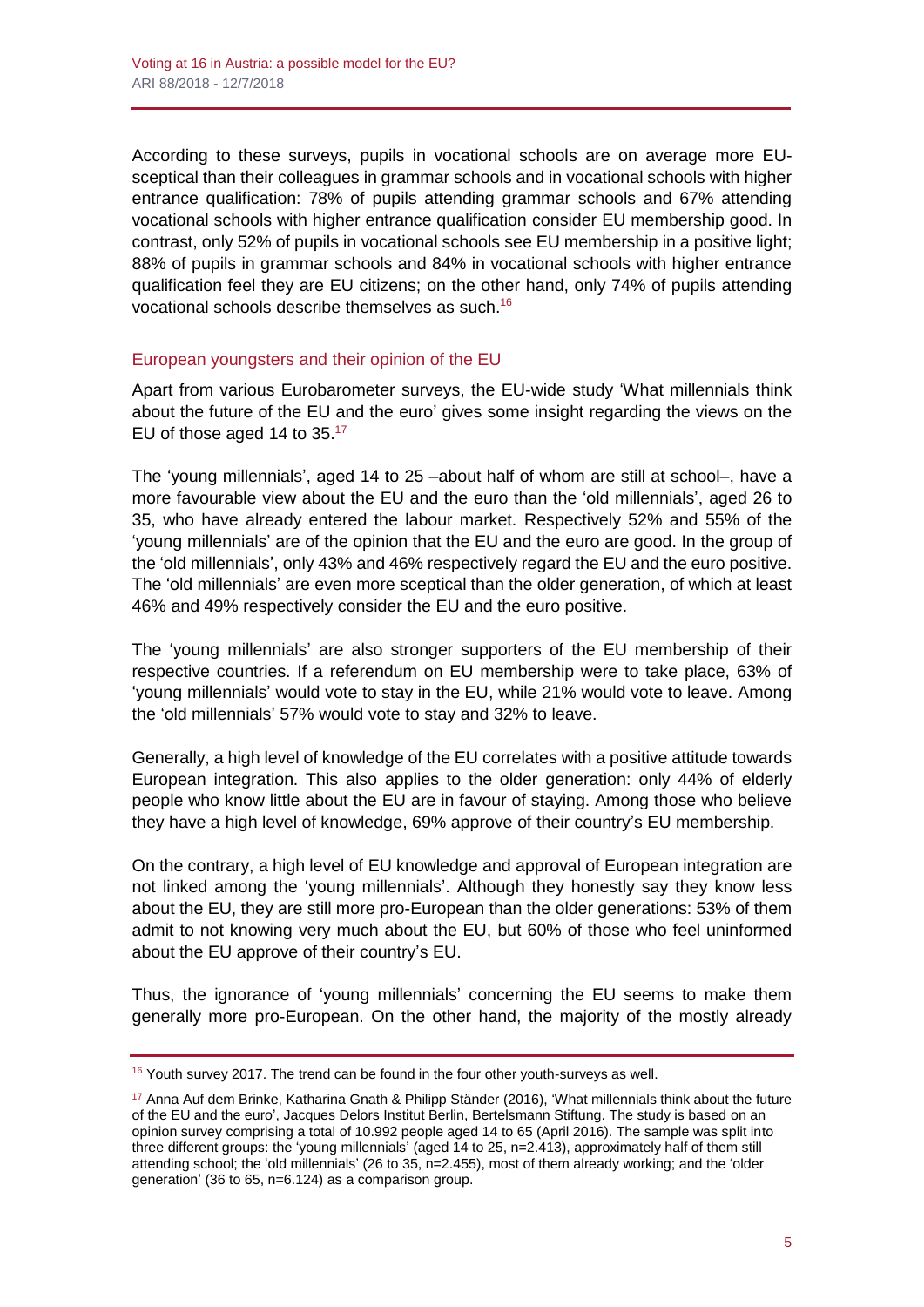working 'old millennials' feel quite often disillusioned by the EU. Therefore, they are more often opposed to European integration than 'young millennials'. The youth surveys of the Austrian Society for European Politics reach similar conclusions: the highest rate of EU scepticism can be found among pupils in vocational schools, who are already in firsttime jobs.

The hypothesis of the Bertelsmann/Delors-study 'Ignorance is bliss' corresponds to one of the main results of the youth studies conducted by the Austrian Society for European Politics: youngsters are positive about the EU and approve membership. The younger the respondents the stronger their pro-European attitude. On the other hand, their interest in European politics, as well as their level of knowledge about the EU, seems quite low. The EU is seen to be remote and complicated.

The electoral analysis of the Brexit referendum also shows that approval of the EU drops with increasing age. Among those aged 18 to 24, 75% voted for the UK to stay. Among those aged 25 to 49, 56% voted to stay but in the age group of people over 65, only 39% voted to stay in the Union.<sup>18</sup> Concerning voter participation, there is a diametrically opposite trend: only 36% of youngsters (aged 18 to 24) participated in the referendum. Among those aged 25 to 34 the turnout was 58%. In the group of people aged between 45 to 54 the turnout was 75% and among people those older than 55 more than 81% participated in the referendum.<sup>19</sup>

## **Conclusions**

Ten years after the reform of the election law in Austria, the aim of a continuously high voter participation of Austrian youngsters has not yet been fully achieved. The turnout of first-time and young voters is subject to fluctuations depending on different factors. The general election in 2008 saw a 'first-time boost' of young voter participation, which did not see a repeat in the subsequent general election in 2013.<sup>20</sup> The decline in voter participation between the general elections of 2008 and 2013 can be related to the fact that in the course of the second general election, politics, educational institutions and the media payed less attention to mobilising first-time voters.<sup>21</sup>

Nevertheless, the data of the current Flash Eurobarometer European Youth suggest the beginning of a positive trend. Alongside Italy, Austria is ranked first in the turnout of young people aged 15 to 30. Up to 79% of young Austrian voters said they had participated in

<sup>18</sup> Se[e http://orf.at/stories/2346533/2346466/](http://orf.at/stories/2346533/2346466/) [& http://www.sueddeutsche.de/politik/brexit-alt-ueberstimmt](http://www.sueddeutsche.de/politik/brexit-alt-ueberstimmt-jung-1.3049467)[jung-1.3049467,](http://www.sueddeutsche.de/politik/brexit-alt-ueberstimmt-jung-1.3049467) 31/I/2018.

<sup>19</sup> *Ibid*.

 $^{20}$  Jan Eichhorn (2017), 'Beyond anecdotes on lowering the voting age: new evidence from Scotland', LSE Blog, [http://blogs.lse.ac.uk/politicsandpolicy/votes-at-16-new-evidence-from-scotland/,](http://blogs.lse.ac.uk/politicsandpolicy/votes-at-16-new-evidence-from-scotland/) 2/II/2018.

<sup>&</sup>lt;sup>21</sup> Sylvia Kritzinger, Eva Zeglovits & Patricia Oberluggauer (2013), 'Wählen mit 16 bei der Nationalratswahl 2013', Vienna.